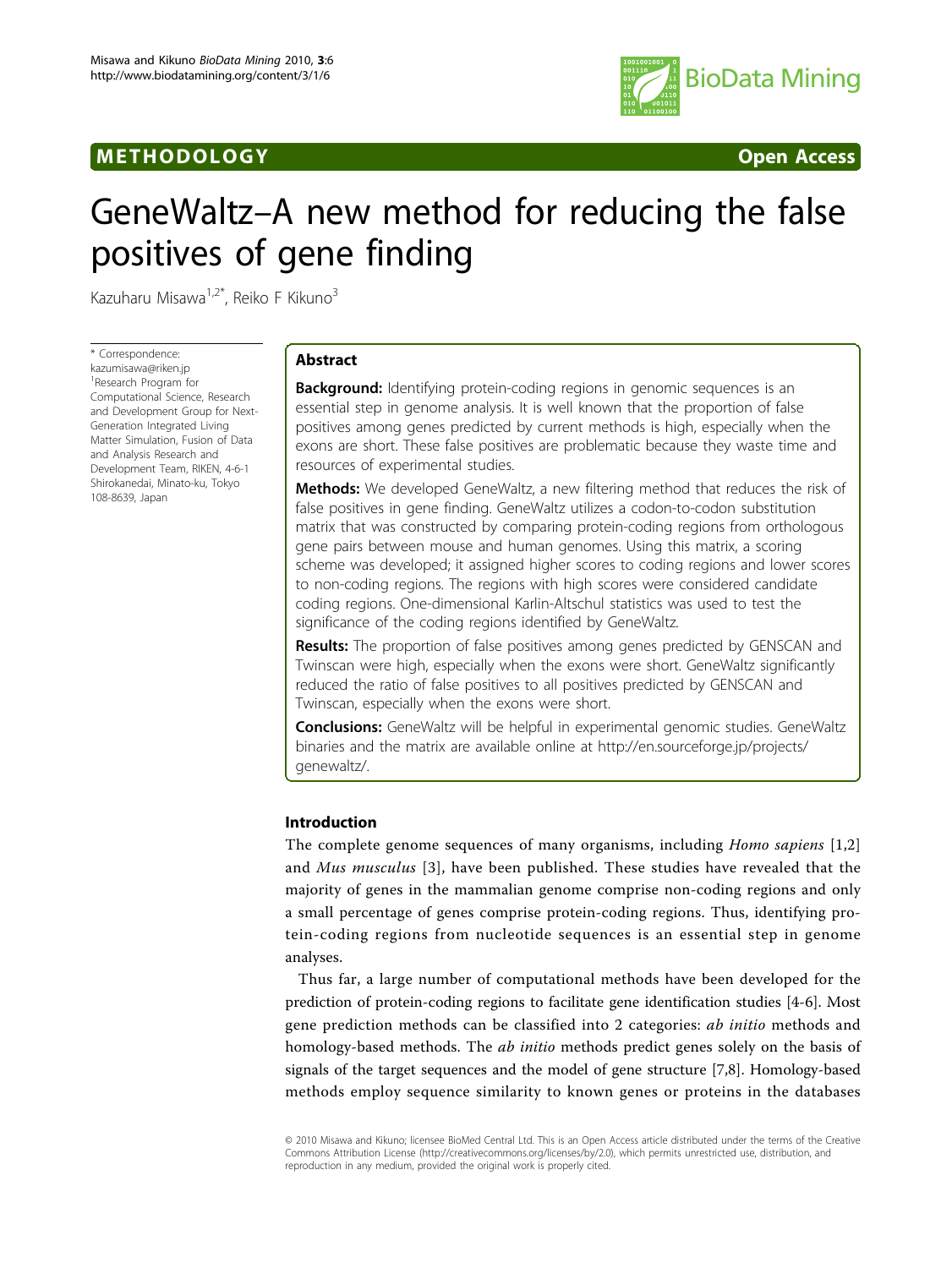[[9-11](#page-7-0)]. Most homology-based methods, such as Twinscan [[12\]](#page-7-0), incorporate the algorithms that are used in ab initio methods.

Wang et al. reported that the proportion of false positives among genes predicted by these methods are high, especially when the exons were short [[13](#page-7-0)]. False positives among predicted GENSCAN result in waste of time and resources.

We developed GeneWaltz, a new filtering method for reducing the risk of false positives in gene finding. We focused on the fact that coding regions (CDSs) generally differ from non-coding regions by exhibiting a characteristic substitution pattern because of functional constraints on the protein sequences. For example, synonymous substitutions are more frequently observed in CDSs than nonsynonymous substitutions. Gene-Waltz was named after the observation that the DNA sequence alignments of CDSs tend to have a single nucleotide difference after every 3 sites because of the synonymous substitutions that are frequently observed at the third positions of codons. By applying the theory of extreme value [[14](#page-7-0)], GeneWaltz identifies candidate CDSs and tests whether these scores are significantly higher than those of the non-coding homologous sequences. Although GeneWaltz is a homology-based method, it does not use algorithms that are used in ab initio methods. GeneWaltz requires the comparison of 2 DNA sequences from different species but does not require any prior models of transcription, splicing, or translation.

#### Algorithm

#### Scoring scheme

GeneWaltz uses a lod score, which was first introduced by Dayhoff et al. [\[15\]](#page-7-0), for measuring the similarity between 2 amino acids. To derive the lod score of an amino acid, the logarithm of the ratio of the observed frequency of a pair of amino acidsis divided by the random expected frequency of the same pair of amino acids. If the observed and expected frequencies are equal, the lod score is zero. A positive score indicates that a pair of amino acids is commonly observed, whereas a negative score indicates that a pair of amino acids is rarely observed. The general formula for any pair of amino acids is given as

$$
S_{ij} = \log\left(\frac{q_{ij}}{p_i p_j}\right),\tag{1}
$$

where  $S_{ij}$  is the score of the 2 amino acids *i* and *j*,  $p_i$  and  $p_j$  are their individual probabilities, and  $q_{ii}$  is the frequency of the pair of amino acids i and j.

Because each codon has 3 nucleotides, we used the same scoring scheme for codon pairs

$$
S_{ijk,lmn} = \log \left( \frac{o_{ijk,lmn}}{e_{ijk,lmn}} \right),\tag{2}
$$

where  $S_{ijk,lmn}$  is the score of a codon pair ijk and lnm, and i, j, k, l, m, and n are nucleotides. This scoring scheme is similar to that of Zhang et al. [[16\]](#page-7-0).  $o_{ijk,lmn}$  and  $e_{ijk,lmn}$  are the observed and expected frequencies of the codon pair ijk and lnm, respectively. A positive score indicates that a pair of codons is commonly observed in coding regions, while a negative score indicates that a pair of codons is rarely observed in coding regions.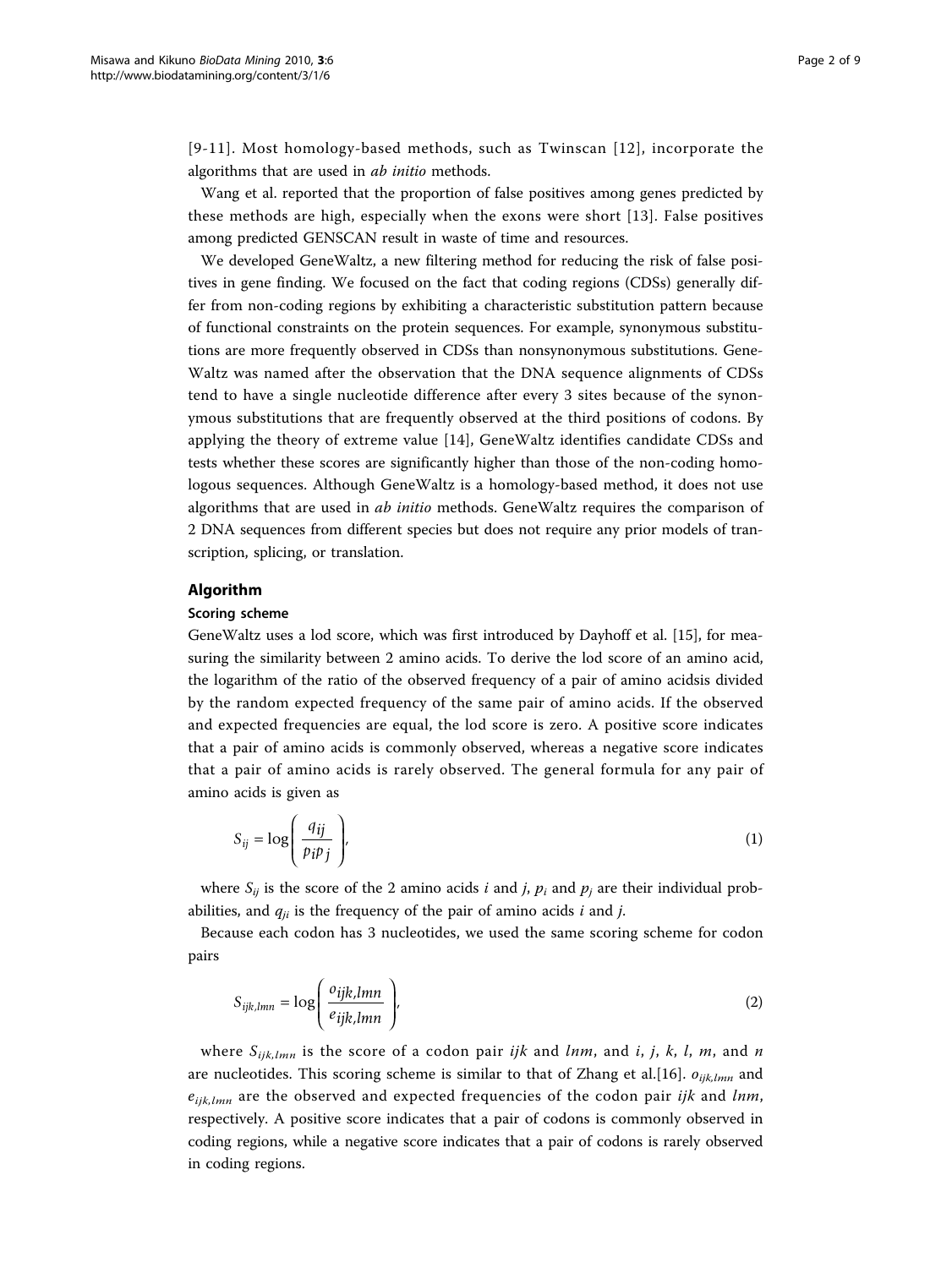In order to obtain the observed frequency in equation (2), we used the 7,645 orthologous gene pairs between the human and mouse genome as described by Clark et al. [[17](#page-7-0)]. The alignment of these genes consists of 1,982,115 codons. We obtained the expected frequency of each codon pair from the alignment, and the expected frequency of each codon pair was the average of its observed frequency among the human-mouse orthologous codon pairs. Insertions, deletions, and undetermined sequences were excluded.

## Maximal Segment Pair

Let us define the region score as the sum of the individual codon pair scores in an alignment. An example of DNA sequence alignment between the human and mouse genome is shown in Figure 1. Three adjacent nucleotide pairs were treated as 1 codon pair, and the sum of the scores was calculated for all possible aligned regions. A high region score indicated many codon pairs with high scores in that region and suggested that the region was a coding region. GeneWaltz calculates the region scores for all frames in both strands.

Let us also define a Maximal segment pair (MSP) by the highest scoring pair of identical length segments chosen from 2 aligned sequences. The boundaries of an MSP are chosen to maximize its score; therefore, a MSP may be of any length. GeneWaltz heuristically attempts to calculate the MSP score, which provides a measure of the probability that any pair of sequences is within a protein-coding region. Our interest is in finding whole regions that are likely to be protein-coding regions. We, therefore, define a segment pair to be locally maximal if its score cannot be improved either by extending or by shortening both segments.

## Cutoff Value of the Score and Significance Level

It should be noted that although coding regions are expected to have high region scores, non-coding regions might have high region scores by chance alone. An important advantage of the MSP measure is that recent mathematical results allow the statistical significance of MSP scores to be estimated under an appropriate random sequence model [[12,18](#page-7-0)].

For GeneWaltz, we developed a statistical test to examine whether the identified region was in actuality a coding region t by estimating the probability that those

| Human                | <b>CGA</b> | CAA        | GCG                            | GGA   | AAG   | CGT        | <b>GTG</b> | <b>CAA</b>            | <b>GTA</b> |
|----------------------|------------|------------|--------------------------------|-------|-------|------------|------------|-----------------------|------------|
| Mouse                | <b>TGA</b> | <b>CAA</b> | <b>GCG</b>                     | GGG   | AAG   | <b>CGA</b> | <b>GTA</b> | <b>CAA</b>            | <b>ATA</b> |
| Codon Scores         |            |            | $-4.387[-0.693] -0.653] 0.860$ |       | 0.449 | 1.046      |            | $0.962$ -0.693 -0.553 |            |
| <b>Region Scores</b> | 2.664      |            |                                |       |       |            |            |                       |            |
|                      | 3.317      |            |                                |       |       |            |            |                       |            |
|                      |            |            |                                | 2.624 |       |            |            |                       |            |

Figure 1 Region Scores and Candidate Coding Regions (CDSs). The region score is the sum of the individual codon pair scores in an alignment. Human and mouse DNA alignment and codon scores are also shown. Three adjacent nucleotide pairs were treated as 1 codon pair. A high region score indicates that the region might be a CDS because that region contains many codon pairs with high scores. Note that the region scores should be calculated for all frames in both strands.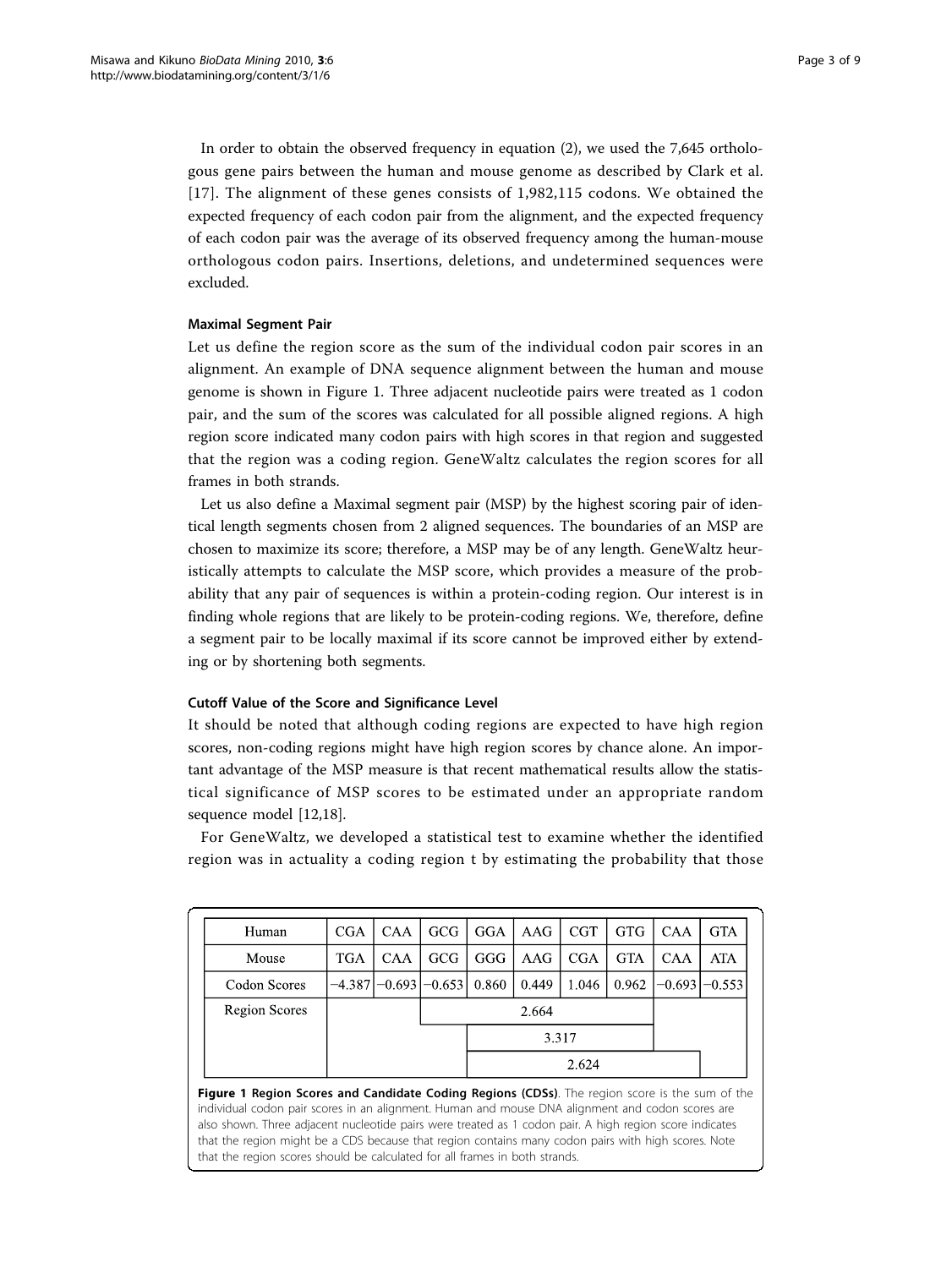regions with a given region score appeared by chance. Karlin and Altschul [\[12](#page-7-0)] developed a theory of local alignment statistics for their BLAST search algorithm. Applying their theory, the probability  $(P)$  that a non-coding region with its length N has a MSP whose region score is greater than S by chance is approximately obtained by

$$
P = kN \exp(-aS),\tag{3}
$$

where  $a$  and  $k$  are constants. GeneWaltz can search all locally maximal segment pairs with scores above a specified cutoff. GeneWaltz tests the null hypothesis that the observed DNA sequence is not a protein-coding region by using equation (3).

We determined the values of  $a$  and  $k$  using computer simulations. Non-coding sequences were generated on the computer, and the GC content was set as 40% because the GC content of human and mouse genomes are approximately 40% [[1-3](#page-7-0)]. Since the nucleotide identity between the human and mouse genome is approximately 70% [\[19](#page-7-0)], 30% of the nucleotides of the generated sequences were randomly selected and substituted by different nucleotides that were chosen to keep the average GC content the same. We generated 100 sequences of 100,000 bp. From these generated sequences, the regions with high scores were obtained by the algorithm described above, the number of high-scoring regions was counted, and the scores were recorded.

Figure 2 shows the scatter plot between the proportion of high-scoring regions and their scores. By using the log-linear regression method,  $k$  and  $a$  can be estimated by the least square method as  $k = 0.282$  and  $a = 1.219$ . The regression line is shown in Figure 2.

## Performance Evaluation

#### Materials

To evaluate the performance of gene prediction methods, we used the dataset referred to as Set 1 by Korf et al. [\[12\]](#page-7-0). The dataset was downloaded from the Twinscan website [http://genes.cs.wustl.edu/.](http://genes.cs.wustl.edu/) This dataset consists of 68 mouse genomic sequences and their top homologs from the human genome. The dataset was constructed by first

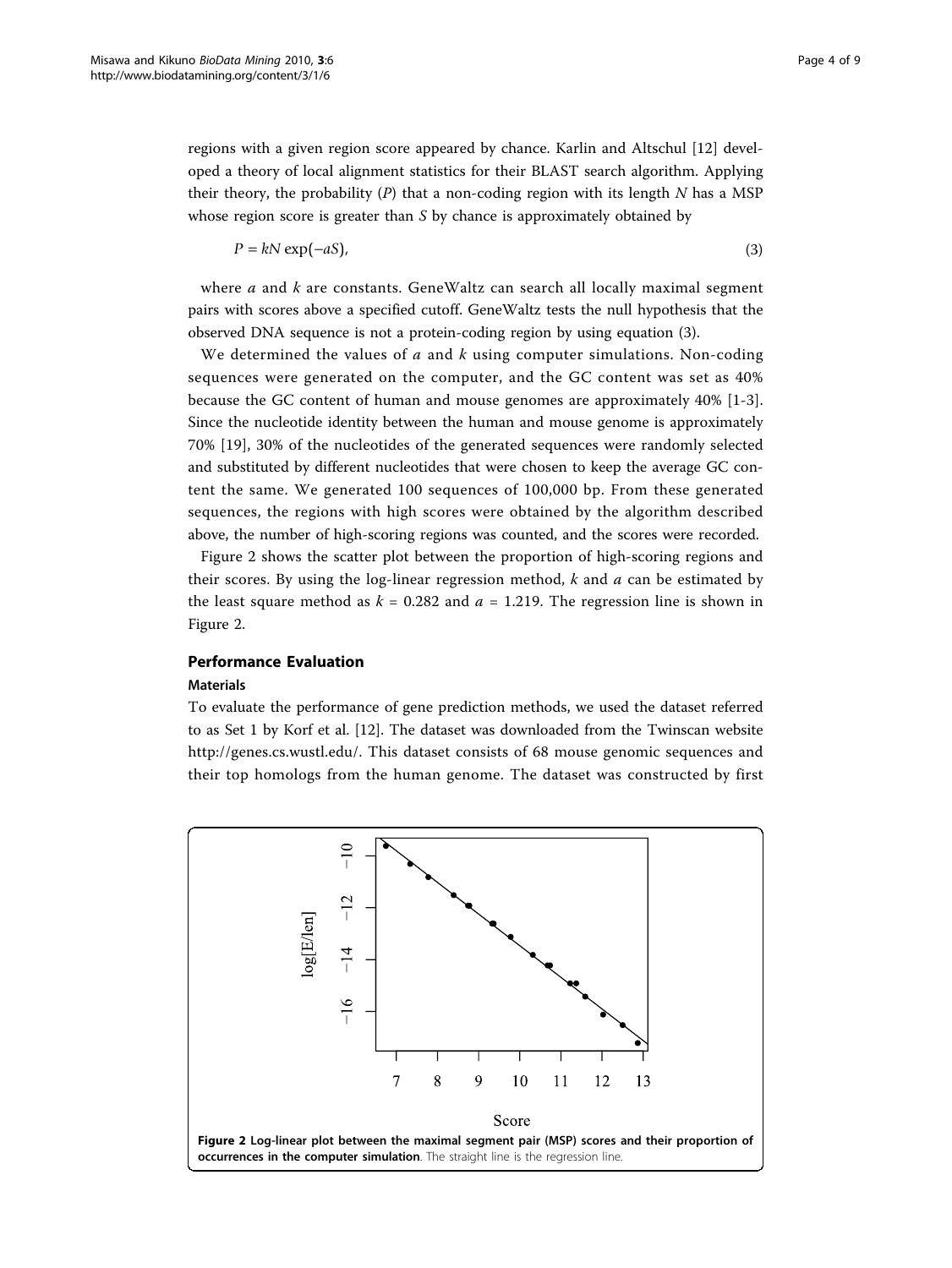<span id="page-4-0"></span>searching the GenBank release 121 for all mouse sequences longer than 30 Kb that had annotated protein-coding regions. Pseudogenes were excluded from the data by searching for stop codons and frame shifts. The 68 mouse sequences comprised a total of 7.6 Mb with a mean length of 112 Kb and a median length 98 Kb. The data used to construct a codon substitution matrix shared some genes with this data set, but the proportion of overlapping genes was small.

#### Methods

We utilized GENSCAN [[7\]](#page-7-0) and Twinscan 1.3 [\[12](#page-7-0)] to predict genes using the HumanIso.hmat as the parameter matrices and the Twinscan website [http://genes.cs.wustl.](http://genes.cs.wustl.edu/) [edu/,](http://genes.cs.wustl.edu/) respectively. For comparison, we divided the nucleotides into 2 categories: true positives and false positives. True positives were nucleotides of exons with a prediction that matched the annotation, whereas false positive regions were predicted as exons by the gene-finding method, but did not match the annotation. We assessed the performance of these methods by measuring the positive predictive value, the specificity, and the false positive rate. These values are defined as follows:

| The positive predictive valuse $=$ | true positives                                    |                   |
|------------------------------------|---------------------------------------------------|-------------------|
|                                    | true positives+false positives                    |                   |
| The sensitivity $=$ -              | true positives<br>true positives+false negatives  | $\left( 4\right)$ |
| The false positive rate $=$        | False positives<br>true positives+false negatives |                   |

In this paper, the predicted exons did not have to exactly match the true ones, and mismatch at the boundaries was accepted.

All predicted exons obtained by the gene-finding methods were tested by GeneWaltz by setting the cutoff value as  $P = 0.01$ . We conducted the chi-square test to compare the ratio of true positives to all positives to examine the effectiveness of GeneWaltz.

We evaluated gene-finding methods in terms of how successfully they identify true CDSs with few false positives, and summarized the results by plotting the partial receiver operating characteristic (partial ROC) curves by using various cutoff values. In order to obtain as many data points as possible, positives and negatives were counted based on the number of nucleotides instead of the number of exons when ROC curves were drawn.

#### Results

The gene prediction results are shown in Table 1. Of the 3,061 exons predicted by GENSCAN, 1,818 exons were true positives and the rest were categorized as false positives. Of the 2,689 exons predicted by Twinscan, 2,209 exons were true positives and the rest were categorized as false positives.

|  |  | Table 1 Numbers of True and False Positives in Gene Finding |  |  |  |  |  |  |  |  |
|--|--|-------------------------------------------------------------|--|--|--|--|--|--|--|--|
|--|--|-------------------------------------------------------------|--|--|--|--|--|--|--|--|

|                  |                       | <b>GENSCAN</b>         | Twinscan              |                        |  |  |
|------------------|-----------------------|------------------------|-----------------------|------------------------|--|--|
|                  | <b>True Positives</b> | <b>False Positives</b> | <b>True Positives</b> | <b>False Positives</b> |  |  |
| Before GeneWaltz | 1818                  | 1243                   | 2209                  | 480                    |  |  |
| After GeneWaltz  | 1345                  | $262*$                 | 1619                  | $203*$                 |  |  |

\*Significantly different.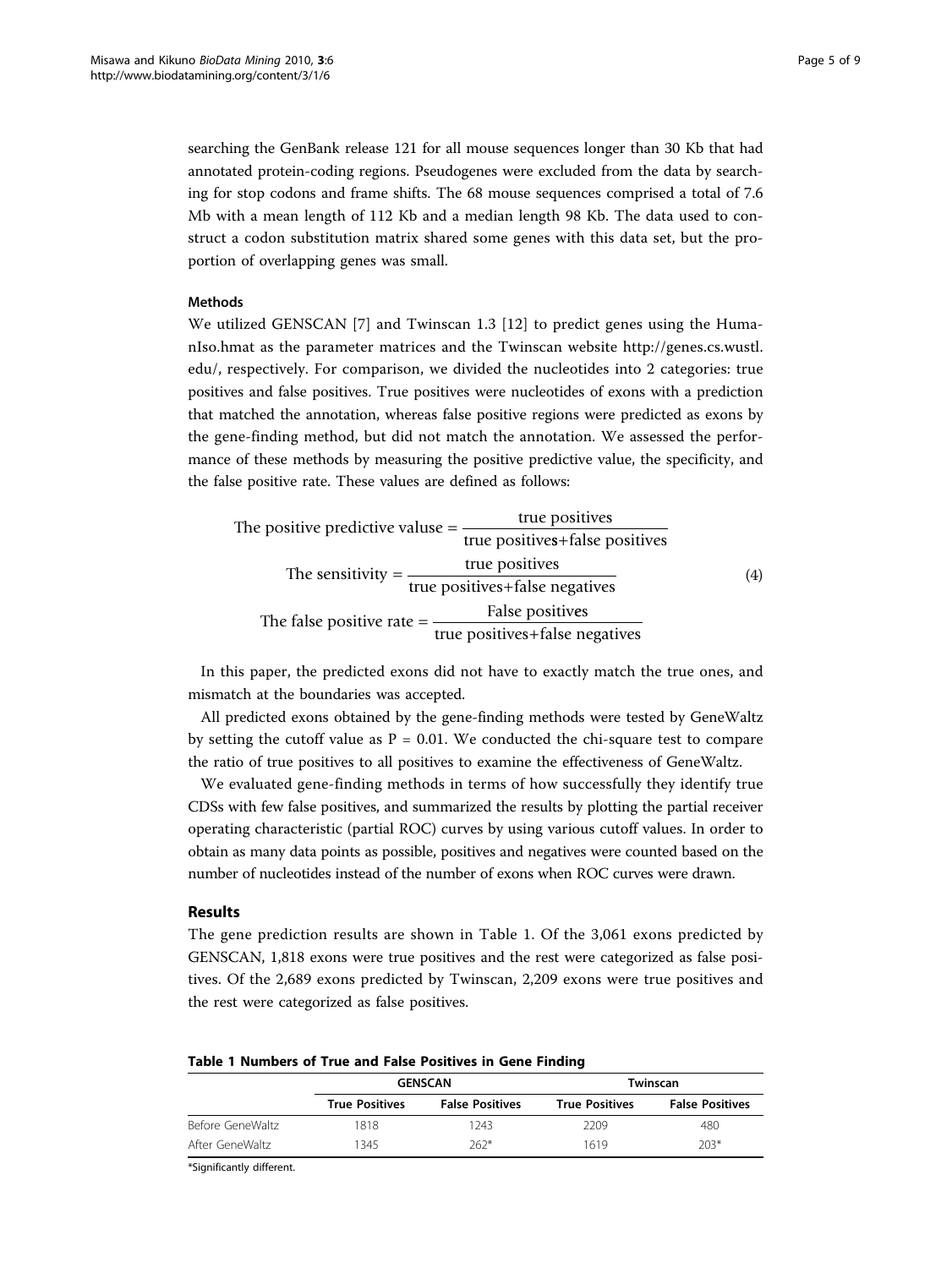When the exons predicted by GENSCAN were tested by GeneWaltz, 1,345 true positives passed the test but only 262 false positives passed the test (Table [1\)](#page-4-0). When the exons predicted by Twinscan were tested by GeneWaltz, 1,619 true positives passed the test but only 203 false positives passed the test. The chi-square test showed that GeneWaltz significantly reduced the ratio of false positives to all positives predicted by both GENSCAN and Twinscan. The MHC genes did not pass the GeneWaltz test (data not shown).

Figure 3 shows the relationship between the ratio of true positives to all positives obtained by gene-finding methods and the exon size. The exon size was measured by the number of codons, not by the number of nucleotides. This figure indicates that predicted genes contained a large number of false positives, especially when exon the length was shorter than 100 codons.

Figure 3 also shows that the positive predictive value was drastically improved by filtering these predicted genes by using GeneWaltz. The ratio of true positives to all positives and the exon length improved after filtering using GeneWaltz, especially when the exon lengths were short (Figure 3).

Figure [4](#page-6-0) shows the partial ROC curves using Twinscan and GENSCAN across several thresholds of the GeneWaltz P-value. A partial ROC curve plots the true positive rate for recovering true CDSs on the  $\gamma$ -axis and the false positive rate on the x-axis over a range of small values of false positive rates.

#### **Discussion**

We developed GeneWaltz, a new filtering method for testing coding regions. The ratio of true positives among all positives will be improved by the GeneWaltz filtering process, especially when the length of exon is longer than 100 codons.

There must be an open reading frame (ORF) in a region for a gene-finding method to predict a non-coding region as a gene. An ORF is a region between a start and a stop codon in the same frame, and such nucleotide triplets that do not actually code any amino acid sequences can occur by chance in genome sequences. However, ORFs

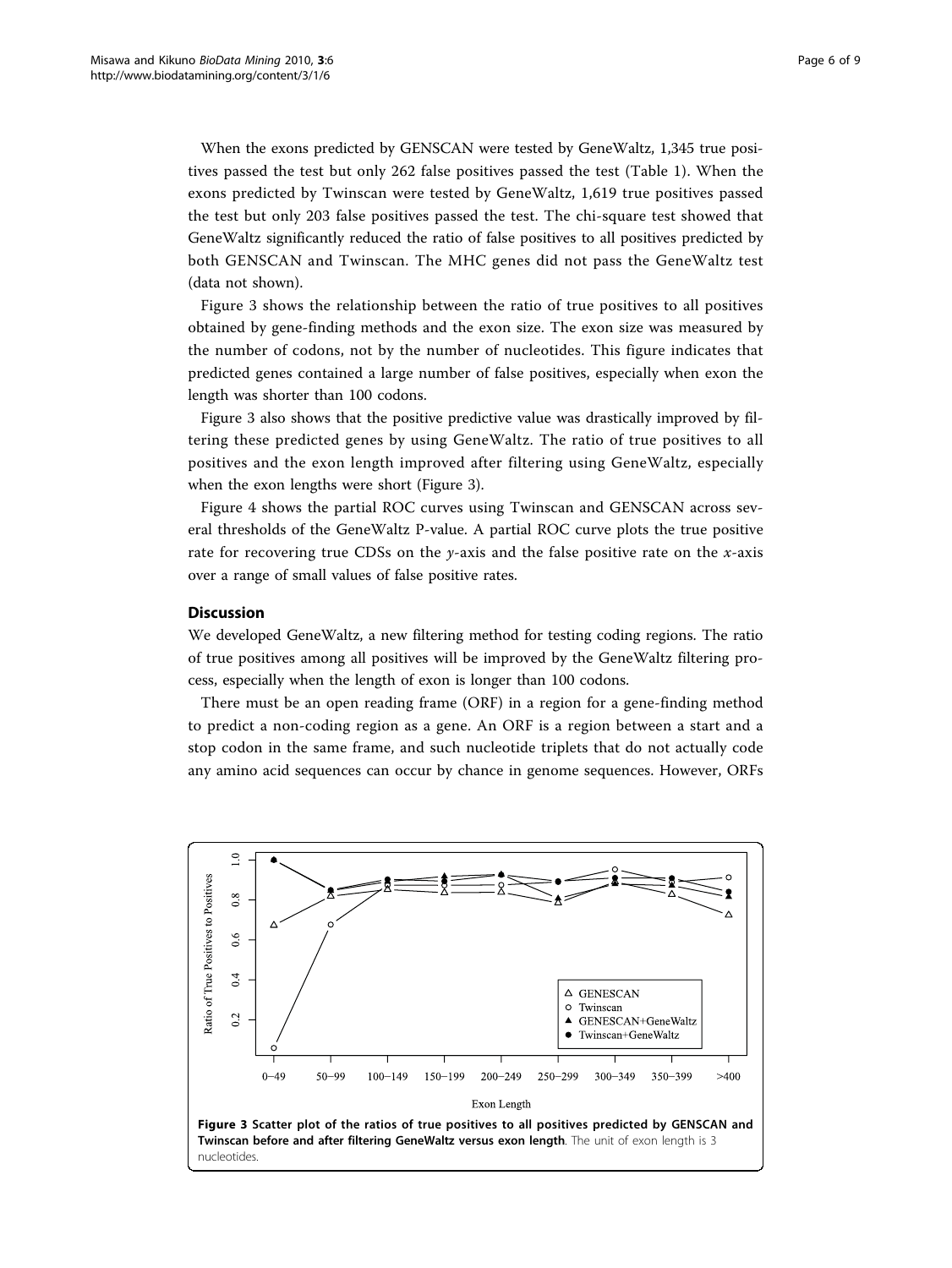<span id="page-6-0"></span>

that do not code amino acids are usually not very long, which is why a large portion of short predicted genes are false positives.

False positives in gene prediction indicate that our knowledge of coding regions is still limited. Studies to further elucidate gene structure information such as splicing sites, promoter regions, starting points for transcription and translation, will improve the accuracy of finding CDSs. However, DNA sequences do not always contain information about gene structures. For example, short sequences determined by next-generation sequencers [[20](#page-7-0)] may not contain gene structure information. In such cases, GeneWaltz will be helpful for finding genes. The ROC curve showed that a high sensitivity was not achieved by GENESCAN and Twinscan by increasing the sensitivity of these methods by changing the program parameters. However, filtering using Gene-Waltz yielded a high sensitivity.

For this evaluation, we constructed an empirical codon substitution matrix from orthologous gene pairs between mouse and human since we analyzed human genes. We are presently developing a general model of codon substitution [[21\]](#page-8-0) so that users can calculate a new scoring matrix using such codon substitution models in the future. GeneWaltz did not detect MHC genes, presumably because the matrix used in this study was an average of many genes whereas MHC genes have evolved under a positive selection pressure and show distinct nucleotide substitution patterns compared to other genes [[22\]](#page-8-0). A specialized matrix might be necessary to detect such extraordinary proteins.

The current version of GeneWaltz are based on the sequence comparison of two species. If we can utilize the comparison of three or more genomes, better results will be obtained. Further studies of comparison of more genomes are required.

GeneWaltz binaries, the matrix, and the user manual are available at http://en. sourceforge.jp/projects/genewaltz/.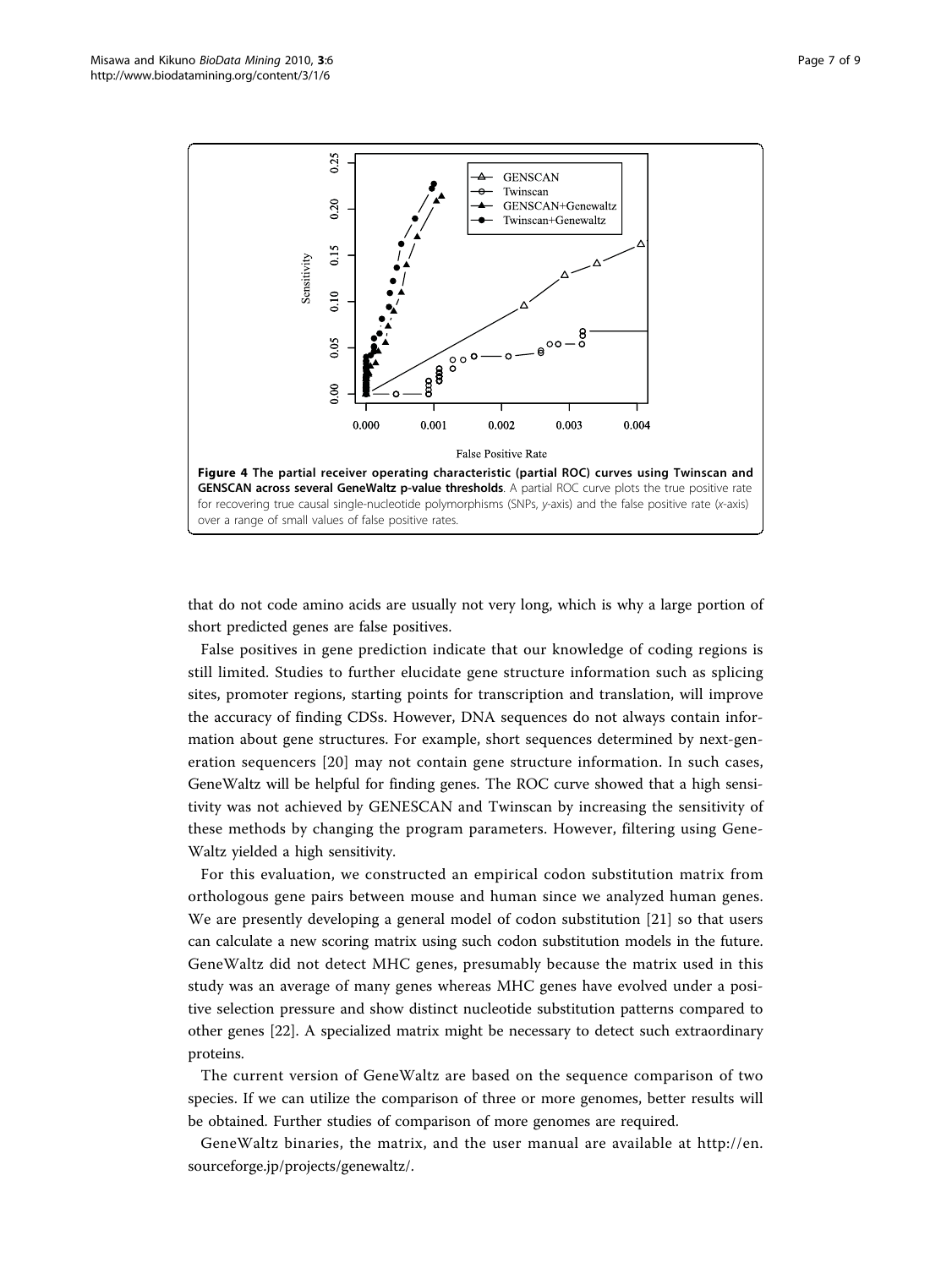#### <span id="page-7-0"></span>Availability and requirements

- Project name: GeneWaltz
- Project home page: http://en.sourceforge.jp/projects/genewaltz/
- Operating systems: Platform independent
- Programming language: Java and C
- Other requirements: None
- License: MIT license
- Any restrictions to use by non-academics: License needed

#### Acknowledgements

We thank Dr. Osamu Ohara and all members of the Human Genetics Laboratory of Kazusa DNA research institutes for their encouragement and useful comments on the manuscript. The present study was supported by the National Project on "Next-generation Integrated Living Matter Simulation" of the Ministry of Education, Culture, Sports, Science and Technology (MEXT).

#### Author details

<sup>1</sup>Research Program for Computational Science, Research and Development Group for Next-Generation Integrated Living Matter Simulation, Fusion of Data and Analysis Research and Development Team, RIKEN, 4-6-1 Shirokanedai, Minato-ku, Tokyo 108-8639, Japan. <sup>2</sup>Chiba Industry Advancement Center, 2-6 Nakase, Mihama-ku, Chiba 261-7126, Japan. <sup>3</sup>Kazusa DNA Research Institute, 2-6-7 Kazusa-Kamatari, Kisarazu, Chiba 292-0818, Japan.

#### Authors' contributions

KM wrote the software and the manuscript. RFK supervised the project. Both authors read and approved the final manuscript.

#### Competing interests

The authors declare that they have no competing interests.

#### Received: 28 February 2010 Accepted: 28 September 2010 Published: 28 September 2010

#### References

- 1. Lander ES, Linton LM, Birren B, Nusbaum C, Zody MC, Baldwin J, Devon K, Dewar K, Doyle M, FitzHugh W, et al: [Initial](http://www.ncbi.nlm.nih.gov/pubmed/11237011?dopt=Abstract) [sequencing and analysis of the human genome.](http://www.ncbi.nlm.nih.gov/pubmed/11237011?dopt=Abstract) Nature 2001, 409:860-921.
- 2. Venter JC, Adams MD, Myers EW, Li PW, Mural RJ, Sutton GG, Smith HO, Yandell M, Evans CA, Holt RA, et al: [The](http://www.ncbi.nlm.nih.gov/pubmed/11181995?dopt=Abstract) [sequence of the human genome.](http://www.ncbi.nlm.nih.gov/pubmed/11181995?dopt=Abstract) Science 2001, 291:1304-1351.
- 3. Waterston RH, Lindblad-Toh K, Birney E, Rogers J, Abril JF, Agarwal P, Agarwala R, Ainscough R, Alexandersson M, An P, et al: [Initial sequencing and comparative analysis of the mouse genome.](http://www.ncbi.nlm.nih.gov/pubmed/12466850?dopt=Abstract) Nature 2002, 420:520-562.
- 4. Stein L: [Genome annotation: from sequence to biology.](http://www.ncbi.nlm.nih.gov/pubmed/11433356?dopt=Abstract) Nat Rev Genet 2001, 2:493-503
- Jones SJ: [Prediction of genomic functional elements.](http://www.ncbi.nlm.nih.gov/pubmed/16824019?dopt=Abstract) Annu Rev Genomics Hum Genet 2006, 7:315-338.
- 6. Brent MR, Guigo R: [Recent advances in gene structure prediction.](http://www.ncbi.nlm.nih.gov/pubmed/15193305?dopt=Abstract) Curr Opin Struct Biol 2004, 14:264-272.
- 7. Burge C, Karlin S: [Prediction of complete gene structures in human genomic DNA.](http://www.ncbi.nlm.nih.gov/pubmed/9149143?dopt=Abstract) J Mol Biol 1997, 268:78-94 8. Stanke M, Morgenstern B: [AUGUSTUS: a web server for gene prediction in eukaryotes that allows user-defined](http://www.ncbi.nlm.nih.gov/pubmed/15980513?dopt=Abstract) [constraints.](http://www.ncbi.nlm.nih.gov/pubmed/15980513?dopt=Abstract) Nucleic Acids Res 2005, 33:W465-467.
- 9. Parra G, Agarwal P, Abril JF, Wiehe T, Fickett JW, Guigo R: [Comparative gene prediction in human and mouse.](http://www.ncbi.nlm.nih.gov/pubmed/12529313?dopt=Abstract) Genome Res 2003, 13:108-117.
- 10. Meyer IM, Durbin R: [Comparative ab initio prediction of gene structures using pair HMMs.](http://www.ncbi.nlm.nih.gov/pubmed/12376375?dopt=Abstract) Bioinformatics 2002, 18:1309-1318.
- 11. Meyer IM, Durbin R: [Gene structure conservation aids similarity based gene prediction.](http://www.ncbi.nlm.nih.gov/pubmed/14764925?dopt=Abstract) Nucleic Acids Res 2004, 32:776-783.
- 12. Korf I, Flicek P, Duan D, Brent MR: [Integrating genomic homology into gene structure prediction.](http://www.ncbi.nlm.nih.gov/pubmed/11473003?dopt=Abstract) Bioinformatics 2001, 17(Suppl 1):S140-148.
- 13. Wang J, Li S, Zhang Y, Zheng H, Xu Z, Ye J, Yu J, Wong GK: [Vertebrate gene predictions and the problem of large](http://www.ncbi.nlm.nih.gov/pubmed/12951575?dopt=Abstract) [genes.](http://www.ncbi.nlm.nih.gov/pubmed/12951575?dopt=Abstract) Nat Rev Genet 2003, 4:741-749.
- 14. Altschul SF, Gish W, Miller W, Myers EW, Lipman DJ: [Basic local alignment search tool.](http://www.ncbi.nlm.nih.gov/pubmed/2231712?dopt=Abstract) J Mol Biol 1990, 215:403-410.
- 15. Dayhoff MO, Schwartz RM, Orcutt BC: A model of evolutionary change in proteins. In Atlas of protein sequence and structure. Edited by: Dayhoff MO. Washington, D.C.: National Biomedical Research Foundation; 1978:5(3):345-352.
- 16. Zhang L, Pavlovic V, Cantor CR, Kasif S: [Human-mouse gene identification by comparative evidence integration and](http://www.ncbi.nlm.nih.gov/pubmed/12743024?dopt=Abstract) [evolutionary analysis.](http://www.ncbi.nlm.nih.gov/pubmed/12743024?dopt=Abstract) Genome Res 2003, 13:1190-1202.
- 17. Clark AG, Glanowski S, Nielsen R, Thomas PD, Kejariwal A, Todd MA, Tanenbaum DM, Civello D, Lu F, Murphy B, et al: [Inferring nonneutral evolution from human-chimp-mouse orthologous gene trios.](http://www.ncbi.nlm.nih.gov/pubmed/14671302?dopt=Abstract) Science 2003, 302:1960-1963.
- 18. Karlin S, Altschul SF: [Methods for assessing the statistical significance of molecular sequence features by using](http://www.ncbi.nlm.nih.gov/pubmed/2315319?dopt=Abstract) [general scoring schemes.](http://www.ncbi.nlm.nih.gov/pubmed/2315319?dopt=Abstract) Proc Natl Acad Sci USA 1990, 87:2264-2268.
- 19. Makalowski W, Boguski MS: [Evolutionary parameters of the transcribed mammalian genome: an analysis of 2,820](http://www.ncbi.nlm.nih.gov/pubmed/9689093?dopt=Abstract) [orthologous rodent and human sequences.](http://www.ncbi.nlm.nih.gov/pubmed/9689093?dopt=Abstract) Proc Natl Acad Sci USA 1998, 95:9407-9412.
- 20. Shendure J, Ji H: [Next-generation DNA sequencing.](http://www.ncbi.nlm.nih.gov/pubmed/18846087?dopt=Abstract) Nat Biotechnol 2008, 26:1135-1145.